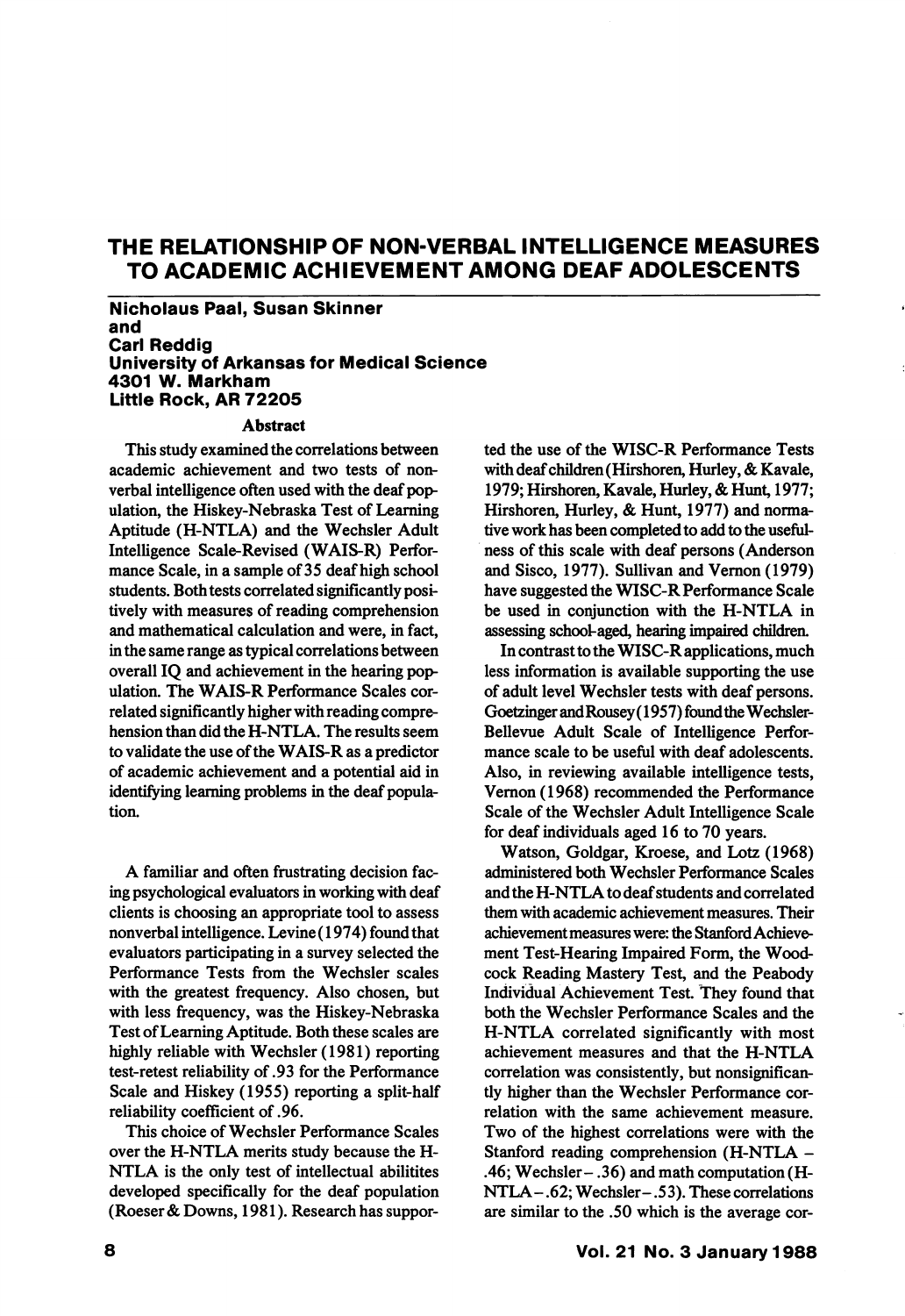relation between IQ and achievement for the hearing population (Jensen, 1980) and con siderably higher than some reported correlations of .33 between achievement and Performance IQ (Zimmerman & Woo-Sam, 1972).

The present study was conducted to examine the question of which of these two measures of intellectual ability is a better predictor of academic achievement in the deaf population in that age group in which they overlap. The authors hypothe sized, based on clinical experience, that the Per formance Scale of the WAIS-R correlated higher with achievement in deaf adolescents than the H-NTLA.

#### Method

#### Subjects

 $\boldsymbol{t}$ 

÷,

Subjects were 35 deaf adolescents (20 females and 15 males) aged 16-1 to 18-0 years who were students at the residential school for the deaf in Arkansas. All students had bilateral, sensorineural hearing losses ranging from mod erately severe to profound. The orientation of the program at this residential school is total com munication.

# Procedure

All students were administered both the WAIS-R Performance Scale and the H-NTLA, but at separate testing sessions. Testing was done by two psychological examiners experienced in work ing with deaf persons and fluent in sign language. Each student was administered one instrument by one examiner and the other instrument by the other, in counterbalanced order. The examiner administering the second test was in all cases unaware as to the results of the first testing. One examiner administered 18 WAIS-R Perforgestures.

Achievement test scores were obtained from the routine annual achievement testing which is part of the school program. The achievement scores were from the Stanford Achievement Test, Special Edition for the Hearing Impaired in read ing comprehension and mathematical computa tion, and were reported as percentile scores.

### **Results**

Scores on the H-NTLA ranged from 40 to 103 with a mean of 79; on the Wechsler Performance from 58 to 126 with a mean of 90; on the Stan ford reading comprehension from 2 to 99 with a mean of 54.4; and on the Stanford math com putation from 2 to 88 with a mean of 48.9.

The results of the analysis using the Pearson Product-Moment correlation are shown in Table I. These correlation coefficients were all signifi cant at the  $p<01$  level of confidence. Further, one-tailed t-tests for the significance of differen ces between dependent correlations showed that the WAIS-R Performance Scale correlated higher with reading comprehension than did the H-NTLA ( $t=2.38$ ; df=32; p<.05). There was no significant difference between the WAIS-R Per formance Scale and the H-NTLA in their cor relations with mathematical calculations. We also computed the correlation between the H-NTLA and the WAIS-R Performance Scale and found that these two instruments were significan tly correlated ( $r=.75$ ;  $p<.01$ ).

## Discussion

The major hypothesis of this study, that the WAIS-R Performance Scale would be a better predictor of academic achievement than the H-NTLA was only partially supported in that there

| Ĵ., | TABLE I                              |        |        |  |
|-----|--------------------------------------|--------|--------|--|
|     | <b>Achievement Measure</b>           | H-NTLA | WAIS-R |  |
| 剰   | <b>SAT-Reading Comprehension</b>     | $.53*$ | $.73*$ |  |
| ۵   | <b>SAT-Mathematical Calculations</b> | $.60*$ | $.70*$ |  |
|     | $*P<.01$                             |        |        |  |

TABLE 1

mance Scales and 17 H-NTLA's while the other administered 17 WAIS-R Performance Scales and 18 H-NTLA's. The standardized directions for the WAIS-R were given by both speech and sign language whereas directions for the H-NTLA were given in the standardized way through was only a significantly higher correlation of the WAIS-R with reading, but not with mathemati cal computation. WAIS-R- mathematical com putation correlations were in the same range as WAIS-R- reading comprehension correlations, but the H-NTLA seemed to correlate slightly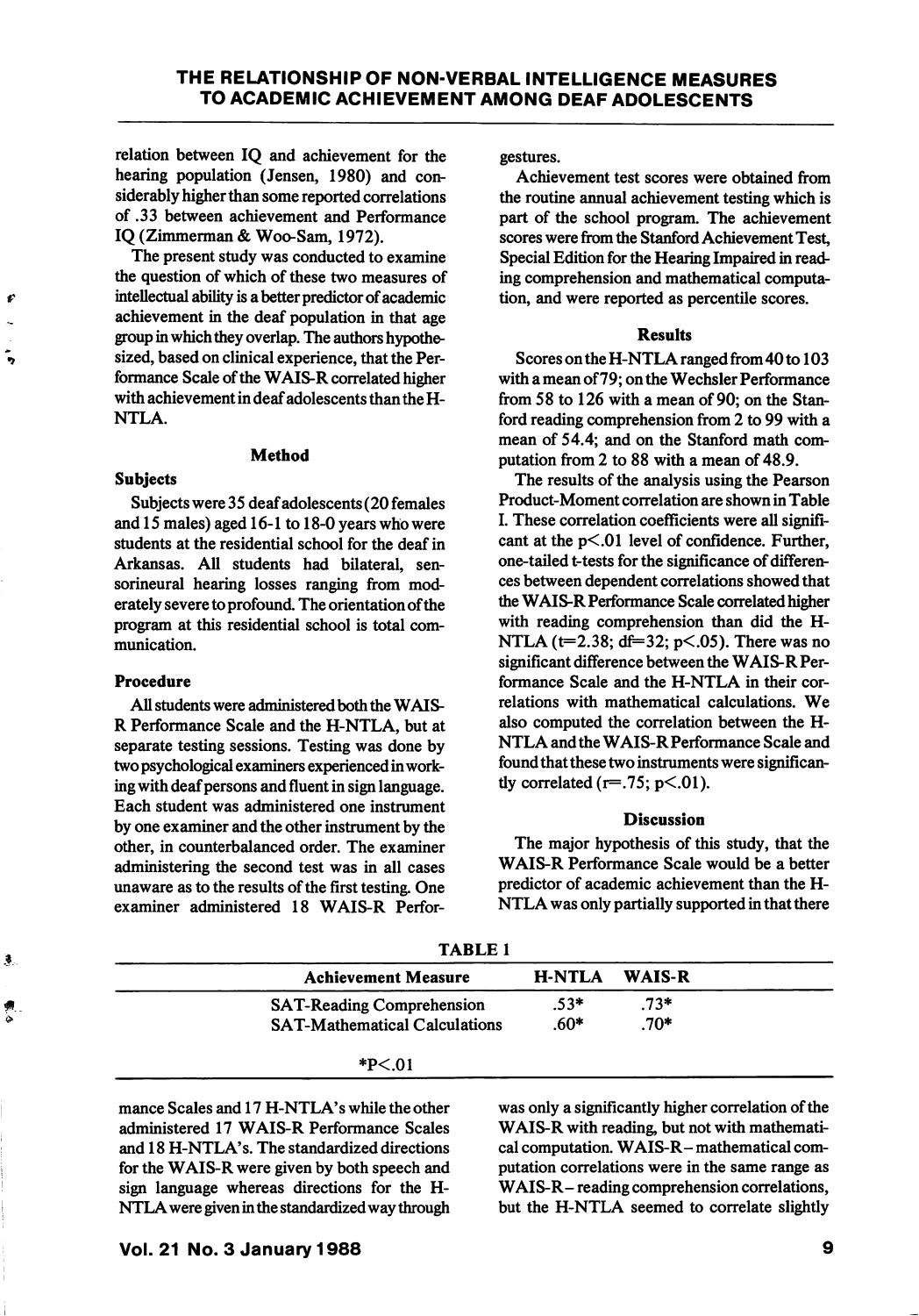higher (though not statistically significantly) with mathematical computation than with reading comprehension.

These results seem at variance with other comparisons of the Wechsler Scales and the H-NTLA (Watson et al, 1986) in which the H-NTLA was judged to be a better predictor of academic achievement than the Wechsler. It should be remembered, however, that although Watson et al. (1986) considered the H-NTLA a better predictor of academic achievement than the Wechsler, they reported no significant dif ferences or even trends toward significance between the correlations. The present results would seem to support what others (Hirshoren et al., 1977; Hirshoren et al., 1979; Anderson & Sisco, 1977) have said about the usefulness of the WISC-R and WAIS and validate the use of the WAIS-R in predicting academic achieve ment and monitoring academic progress in the deaf population. Some caution should be exer cised in generalizing these results to the entire deaf population. The generalizability of these results may be limited by the small size of the sample and by the fact that the subject pool was comprised of only deaf adolescents in a residen tial school setting and not a more heterogeneous population.

It is interesting to note that the correlations between these achievement measures and intellec tual measures are in at least the same range, if not slightly higher than the correlation of .50 which is often cited as a median correlation between IQ and achievement (Jensen, 1980). A partial explan ation for these relatively high correlations may be in the fact that this sample had a quite broad

range of scores on both intellectual and achieve ment measures, which may be somewhat atypi cal for a population of deaf youngsters.

A second possible factor in the relatively high correlations obtained may be the age group com prising this sample, all youngsters in grades 10- 12. Other research (Giangrew, 1966) also shows substantial correlations between intelligence and achievement in younger (grades 2-4) and older (grades 11-12) children but not in the age group in between.

The particular achievement tests used in this study also may have a bearing on the high cor relations found. Watson et al. (1986) also found that the SAT-HI reading comprehension resulted in some of the highest correlations with both the  $H-NTLA(.46)$  and the WAIS-R $(.36)$  as did the SAT-HI math computation (H-NTLA - .62; WAIS-R- .53). It should be noted that the authors did not select these achievement measures but simply utilized the results of the tests which the school routinely used for evaluation of academic progress.

In conclusion, the results of the present study would seem to support the use of either the H-NTLA or the WAIS-R Performance Scale as a predictor of academic problems in high school aged deaf adolescents. The results also suggest that the WAIS-R Performance Scale may be a superior evaluation instrument in making these kinds of decisions in the area of reading com prehension. Further research with larger sam ples may provide a more definitive answer to the question ofwhether one ofthese ability measures may be more predictive of academic achieve ment than the other.